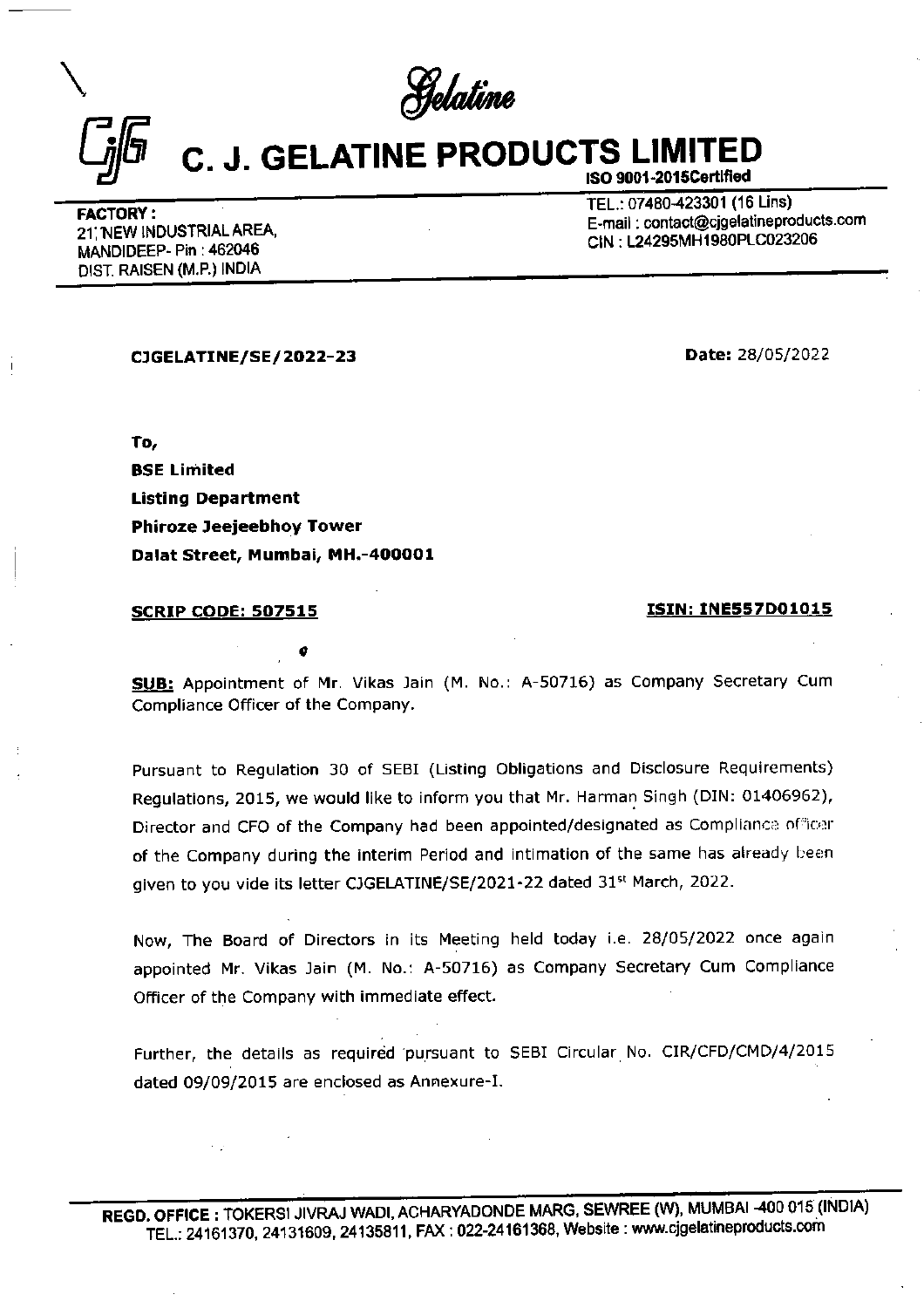Kindly take note of the same in your records,

Thanking You, Yours Faithfully

For C. J. GELATINE PRODUCTS LIMITED **RODUC** mwh r. Harman/Sing  $(MN: 01406962)$ Director & Chief Financial Officer

Encl.: Annexure-I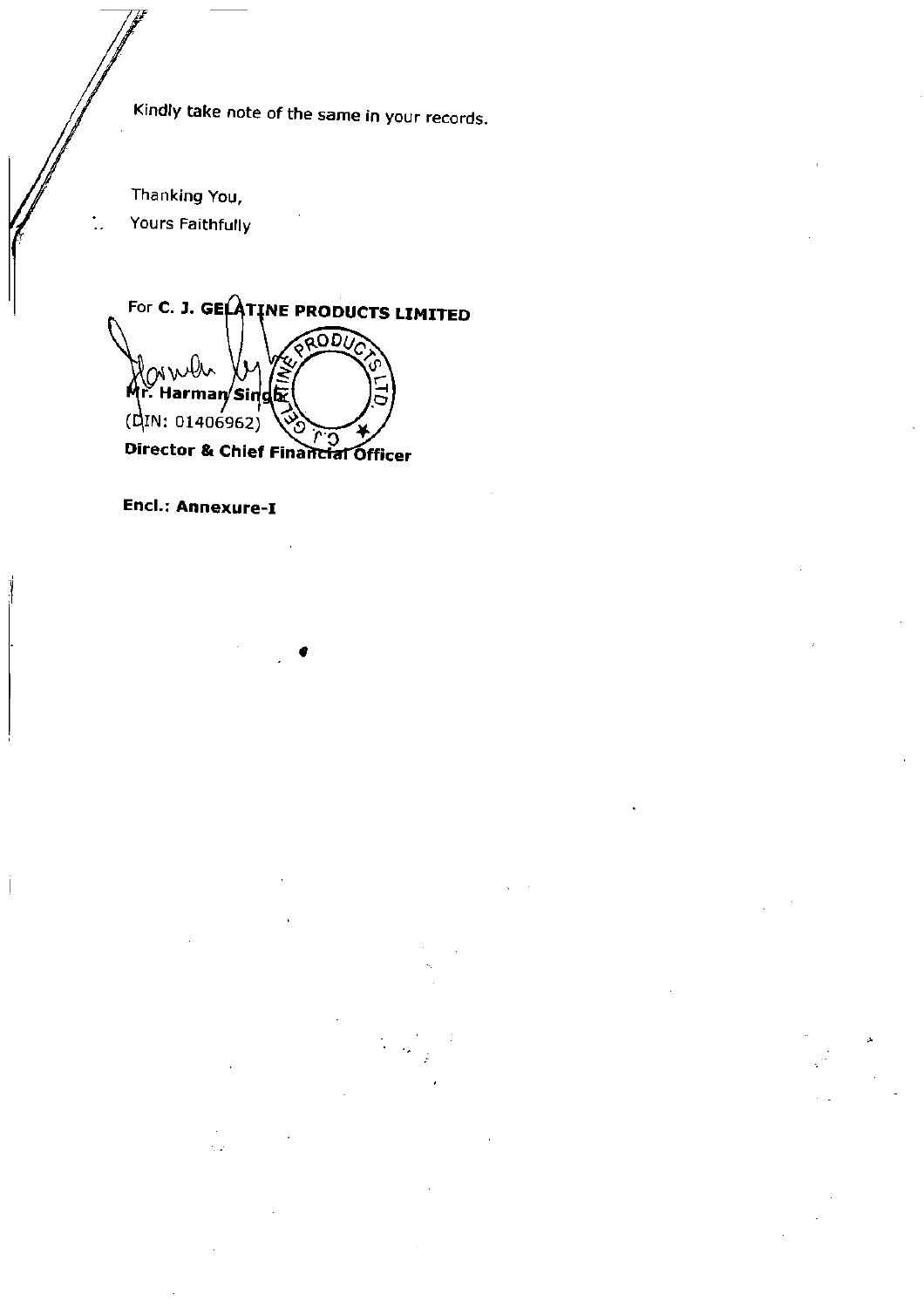## Annexure-I

1. Appointment of Mr. Vikas Jain (M. No.: A-50716) as Company Secretary **Annexure**<br> **Appointment of Mr. Vikas Jain (M. M.)**<br>
Cum Compliance Officer of the Comp Cum Compliance Officer of the Company:

| <u>Annexure-I</u>                                                    |                                               |  |
|----------------------------------------------------------------------|-----------------------------------------------|--|
|                                                                      |                                               |  |
| Appointment of Mr. Vikas Jain (M. No.: A-50716) as Company Secretary |                                               |  |
| <b>Cum Compliance Officer of the Company:</b>                        |                                               |  |
|                                                                      |                                               |  |
| Reason for change viz.                                               | Appointment                                   |  |
| appointment, resignation, removal,                                   |                                               |  |
| death or otherwise                                                   |                                               |  |
| Date of appointment/cessation (as                                    | Date of Appointment: 28/05/2022               |  |
| applicable) & term of appointment                                    |                                               |  |
|                                                                      | of<br>Appointment:<br>As<br>Per<br>Term       |  |
|                                                                      | Appointment/offer Letter                      |  |
| <b>Brief Profile (in Case of</b>                                     | Mr. Vikas Jain (M. No.: A-50716) aged         |  |
| <b>Appointment</b> )                                                 | about 28 years approx is Commerce             |  |
|                                                                      | Graduate and Associate Member of the          |  |
|                                                                      | Institute of Company Secretaries of<br>India. |  |
|                                                                      |                                               |  |
|                                                                      | He is having more than 05 years of            |  |
| σ                                                                    | handing<br>the<br>experience<br>in<br>all     |  |
|                                                                      | Secretarial Matters and meeting the           |  |
|                                                                      | compliance requirement of Listed Co.,         |  |
|                                                                      | Pvt. Co., Public Co., Government Co.&         |  |
|                                                                      | Limited Liability Partnership.                |  |
| Disclosure of relationships between                                  | Not Applicable                                |  |
| <b>Directors (in case of Appointment</b>                             |                                               |  |
| of a Director)                                                       |                                               |  |
|                                                                      |                                               |  |
| Resignation of Mr. Harman Singh (DIN: 01406962), Director and CFO of |                                               |  |
| the Company from the Post of Compliance Officer of the Company       |                                               |  |
| (APPOINTED ONLY INTERIM PERIOD):                                     |                                               |  |
| Reason for change viz.<br>appointment, resignation, removal,         | Resignation                                   |  |
| death or otherwise                                                   | Mr. Harman Singh (DIN: 01406962)              |  |
|                                                                      | appointed/designated<br>been<br>had<br>as     |  |
|                                                                      | Compliance Officer of the Company             |  |
| t v                                                                  | only for the interim Period.                  |  |
|                                                                      |                                               |  |
|                                                                      |                                               |  |

| Reason for change viz.             | Resignation                                                                                                                                  |
|------------------------------------|----------------------------------------------------------------------------------------------------------------------------------------------|
| appointment, resignation, removal, |                                                                                                                                              |
| death or otherwise<br>2020         | Mr. Harman Singh (DIN: 01406962)<br>had been appointed/designated<br>as<br>Compliance Officer of the Company<br>only for the interim Period. |
|                                    | auth<br>ے<br>ک                                                                                                                               |



 $\blacksquare$  . The contract of the contract of the contract of the contract of the contract of the contract of the contract of the contract of the contract of the contract of the contract of the contract of the contract of the